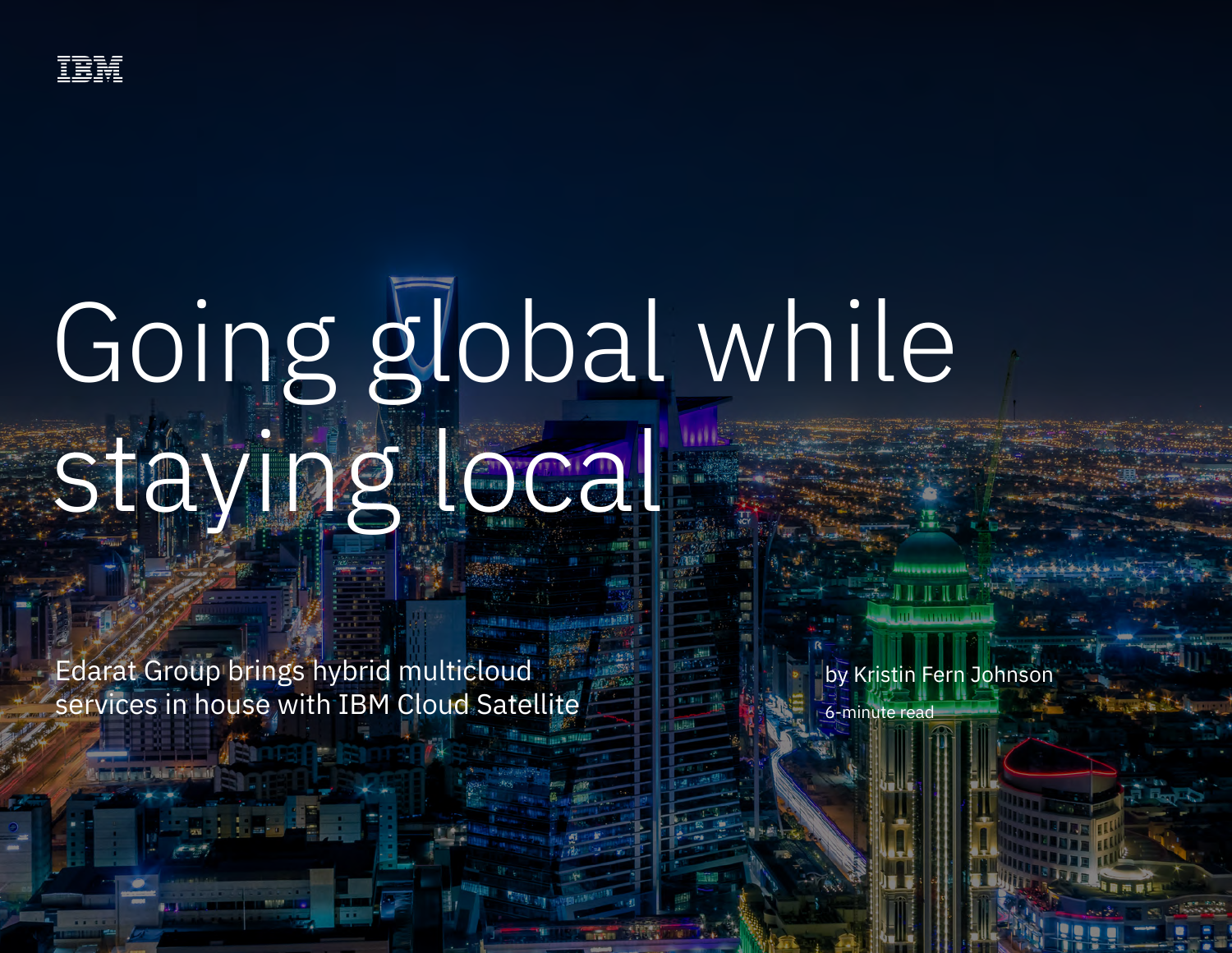eeping sensitive data safe is an ongoing challenge in today's global technology landscape. Every country has its own rules about how data is stored, managed and accessed. In Saudi Arabia, the government takes that responsibility very seriously. reping sensitive<br>data safe is<br>an ongoing<br>challenge in today's<br>global technology<br>landscape. Every<br>country has its own<br>rules about how data<br>is stored, managed<br>and accessed. In Saudi<br>Arabia, the government<br>takes that responsi

So much so that its 2030 Vision, the country's strategic plan for economic and societal growth, stipulates that data from regulated industries — such as finance, healthcare, government, oil and gas, education and insurance — must

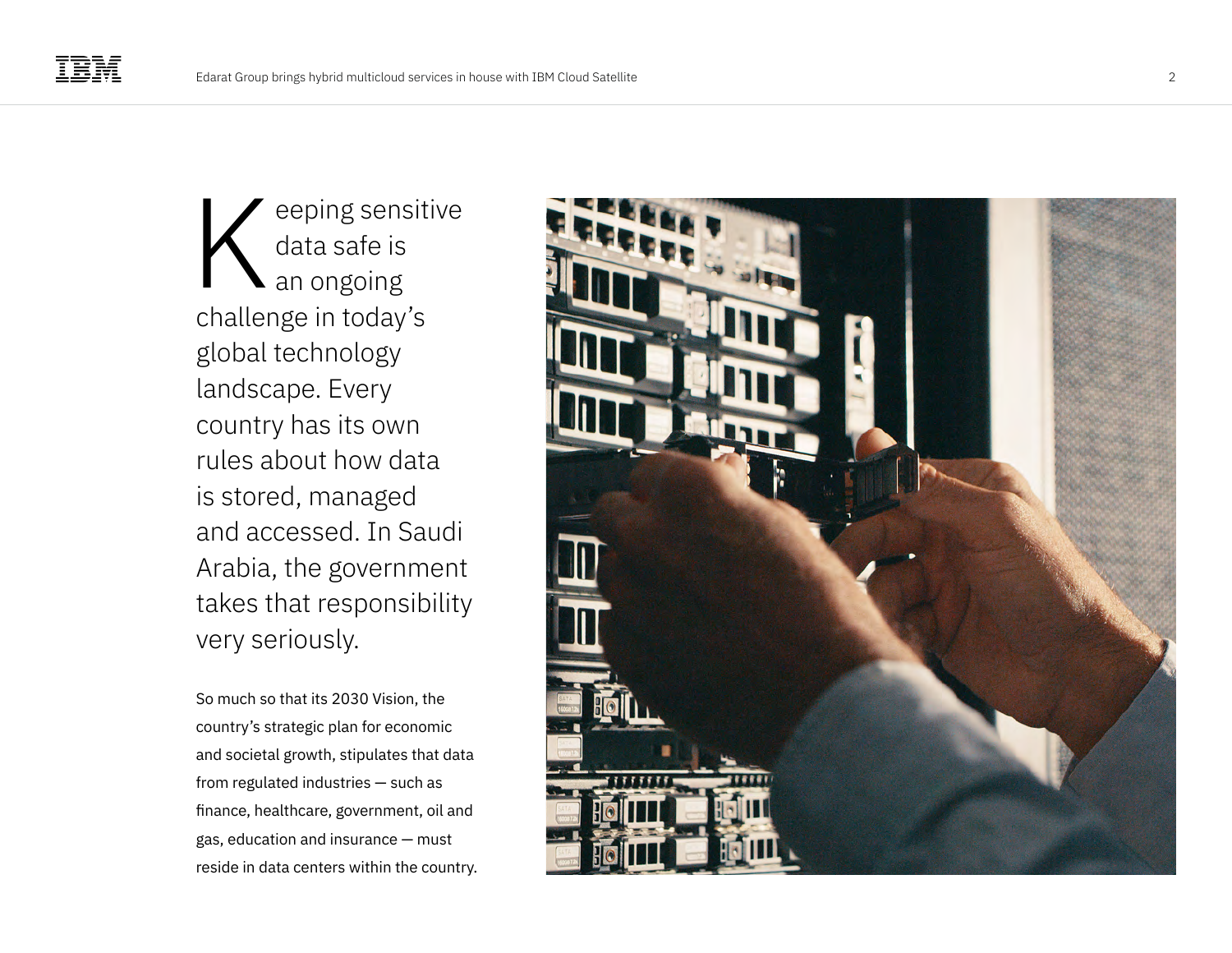Edarat Group, a data center and information and communications technology (ICT) firm headquartered in Saudi Arabia, is well versed in that requirement. Founded in 2004, the company specializes in advisory and IT consulting, data center engineering, smart cities and smart building (IoT), data center relocation and workload migration. And in 2014, the company launched a new line of business as a local private cloud services provider.

"We were an early adopter," says Jihad Nehme, Principal Consultant and Head of Cloud Services at Edarat Group. "At the time, the cloud wasn't regulated in Saudi Arabia and companies were hesitant to move their customers to

it. So initially, we mostly provided disaster recovery as a service. Over the years, regulation started kicking in — data sovereignty integration appeared. Many people were using public cloud services and had to bring them in country. And this is where we started expanding."

Fortunately, Edarat Group was wellequipped for the challenge. "We are registered as a Class C cloud services provider with the Communication Information Technology Commission (CITC), a Saudi Arabian governance agency and the cloud services regulator," says Nehme. "It is the highest class of security and qualifies us to deal with all public and private

sectors qualified to deal with restricted, secret and top secret data."

In 2021, Edarat Group was ready to move into the next phase as a cloud services provider. To do so, it sought to partner with a global cloud services provider that could enhance its private cloud offering with public cloud capabilities, thereby providing the flexibility, scalability and ease of a hybrid multicloud environment. "Our model in Saudi Arabia is virtual private cloud for business," says Nehme. "We weren't looking to be a public cloud provider. We wanted to build our cloud in an agile model, providing multiple cloud services without comprising on security or availability."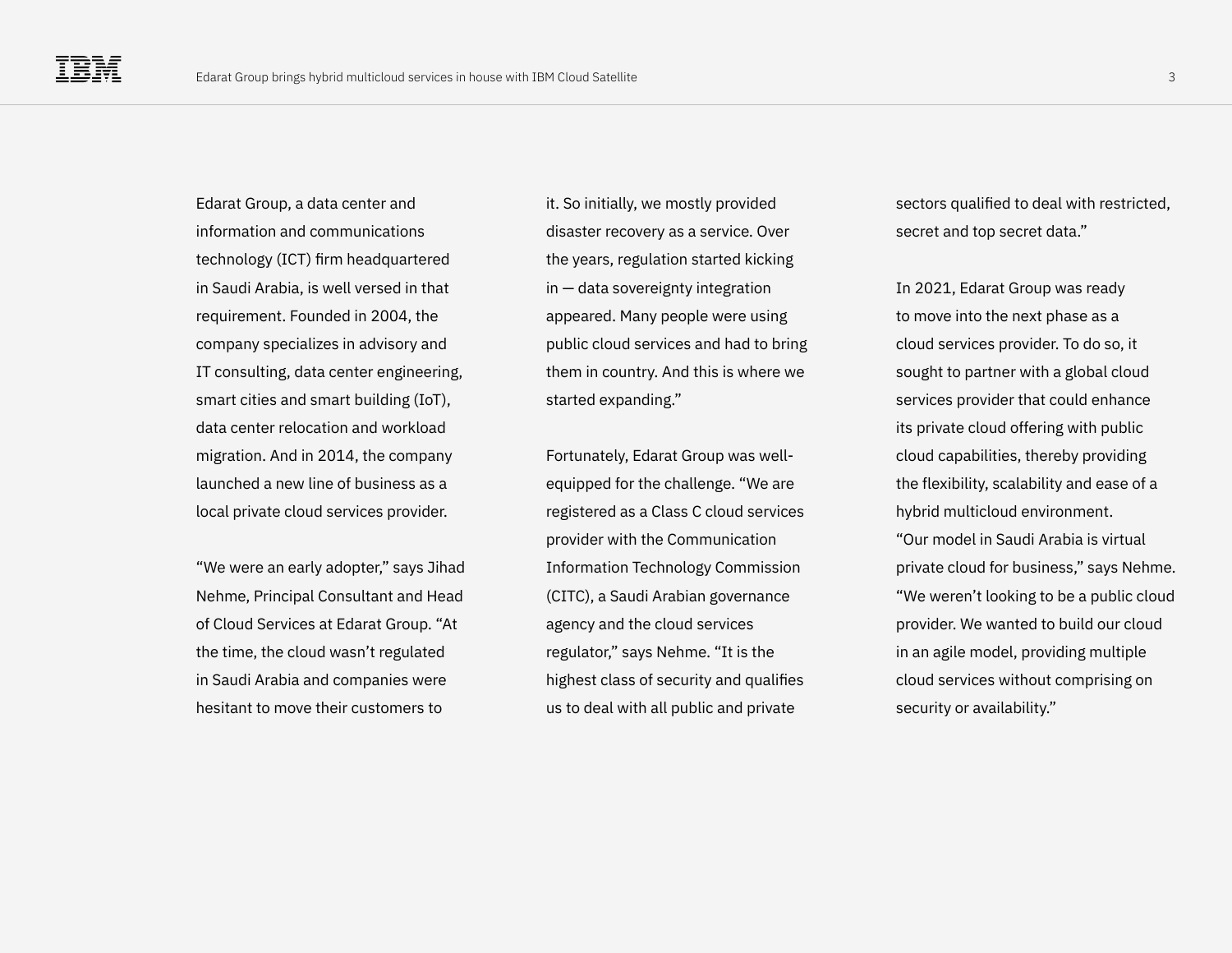With IBM "Cloud Satellite, EdaratCloud has become a local CSP with international capabilities. And this is the major differentiator among all providers in Saudi Arabia."

**Jihad Nehme**, Principal Consultant, Head of Cloud Services, Edarat Group

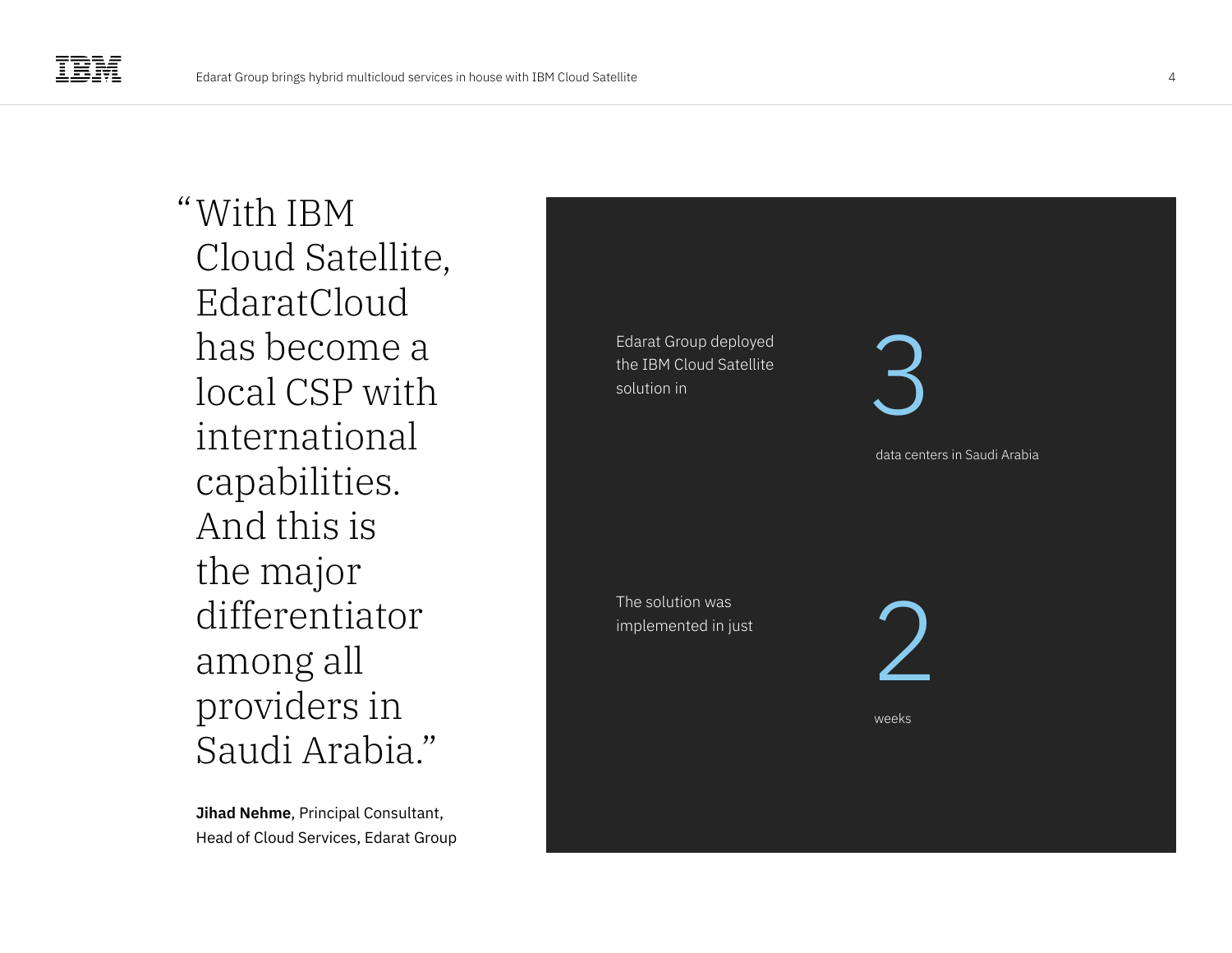## Opening the doors to hybrid cloud

Edarat Group turned to IBM to provide the cloud services capabilities it sought. With the IBM Cloud Satellite<sup>®</sup> solution. the company can run workloads in hybrid cloud environments while keeping its data in Saudi Arabia. The company considered other international cloud services providers, but most either weren't available in Saudi Arabia or were hardware-intensive — and none featured IBM Cloud Satellite's robust set of capabilities.

"IBM Cloud Satellite enabled us to provide the experience of the public cloud while maintaining data

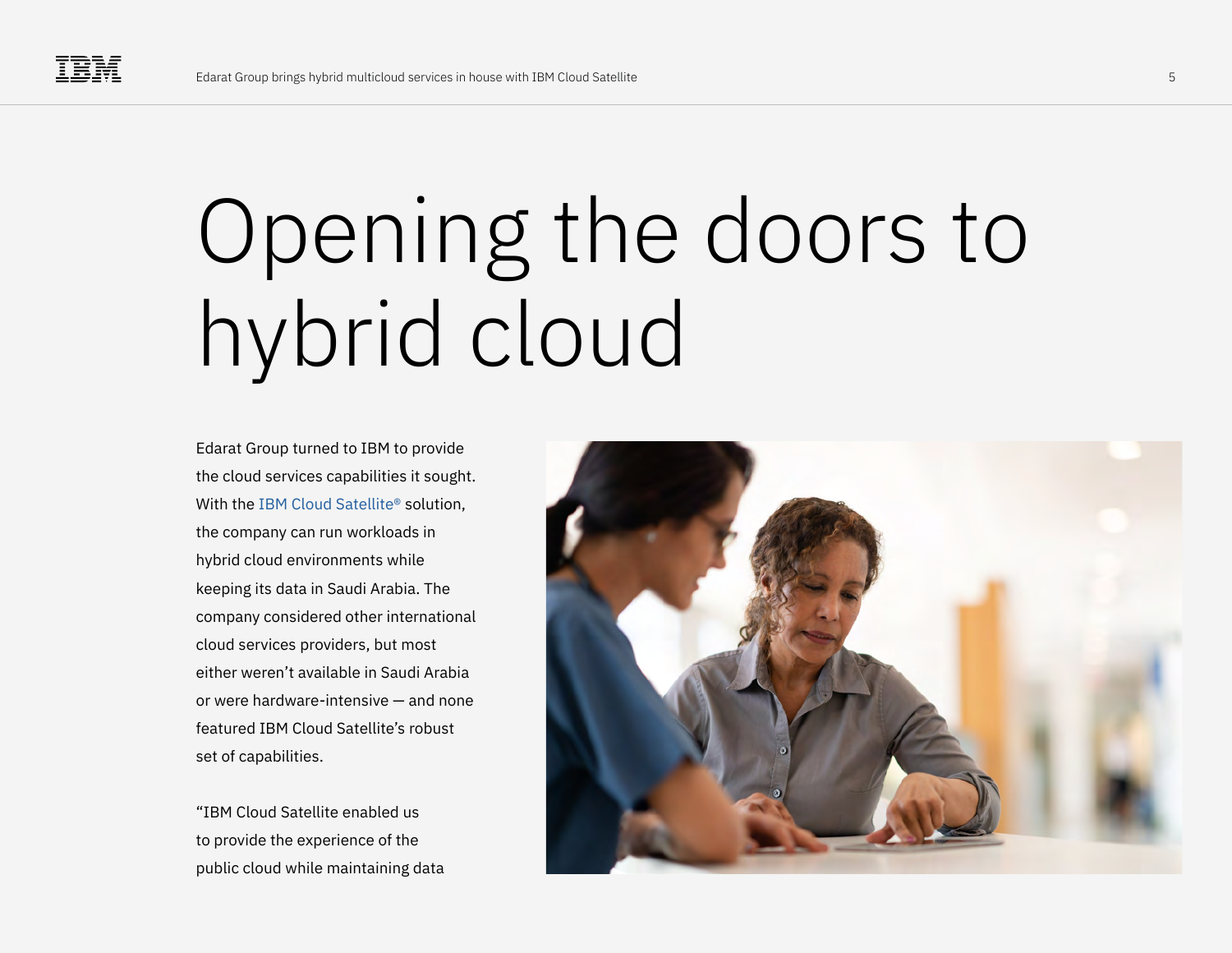sovereignty as a local cloud service provider," says Nehme. "We were able to open up the way to the IBM Cloud services catalog, including the [Red Hat®](https://www.ibm.com/cloud/openshift)  [OpenShift®](https://www.ibm.com/cloud/openshift) containerized foundation, as well as the automation, integration and data management capabilities of the IBM Cloud Paks," he continues.

With the IBM solution, Edarat Group now offers platform as a service (PaaS) capabilities on top of its existing infrastructure as a service (IaaS) offering. "This gave us a competitive advantage, because no other local cloud providers in Saudi Arabia have this type of integrated solution. Plus with a multicloud platform, we become a one-stop shop for providing cloud services to clients with workloads running in different types of environments, so they don't have to refactor or change their applications. They can just do a lift and shift  $-$  it becomes much easier"

Implementing the solution within Edarat Group's three data centers geographically distributed between Riyadh and Jeddah and spanning a 950 km distance — took a mere two weeks. "It was a quick win for us," says Nehme, "enabling us to rapidly expand our services catalog. If we were to do this internally, it would require a significant time investment. Achieving the same quality of service would have been nearly impossible in such a short time."

For IBM, Edarat Group was also an excellent fit as a Saudi Arabian cloud client and partner. "Our roots are in systems integration. We understand all the layers, from the data center to infrastructure to security to the application," says Nehme. "We believe IBM recognized that we were ready to transform and grow quickly. We also were very familiar with the OpenShift platform and understood its strengths."

"Many of our customers currently run traditional applications on virtual machines (VMs)," he continues. "Running many applications in this type of environment requires several types of testing environments for each application, which incurs costs for the VMs, hardware, operating systems and application licenses. By modernizing with OpenShift, the customer can have a multitenant development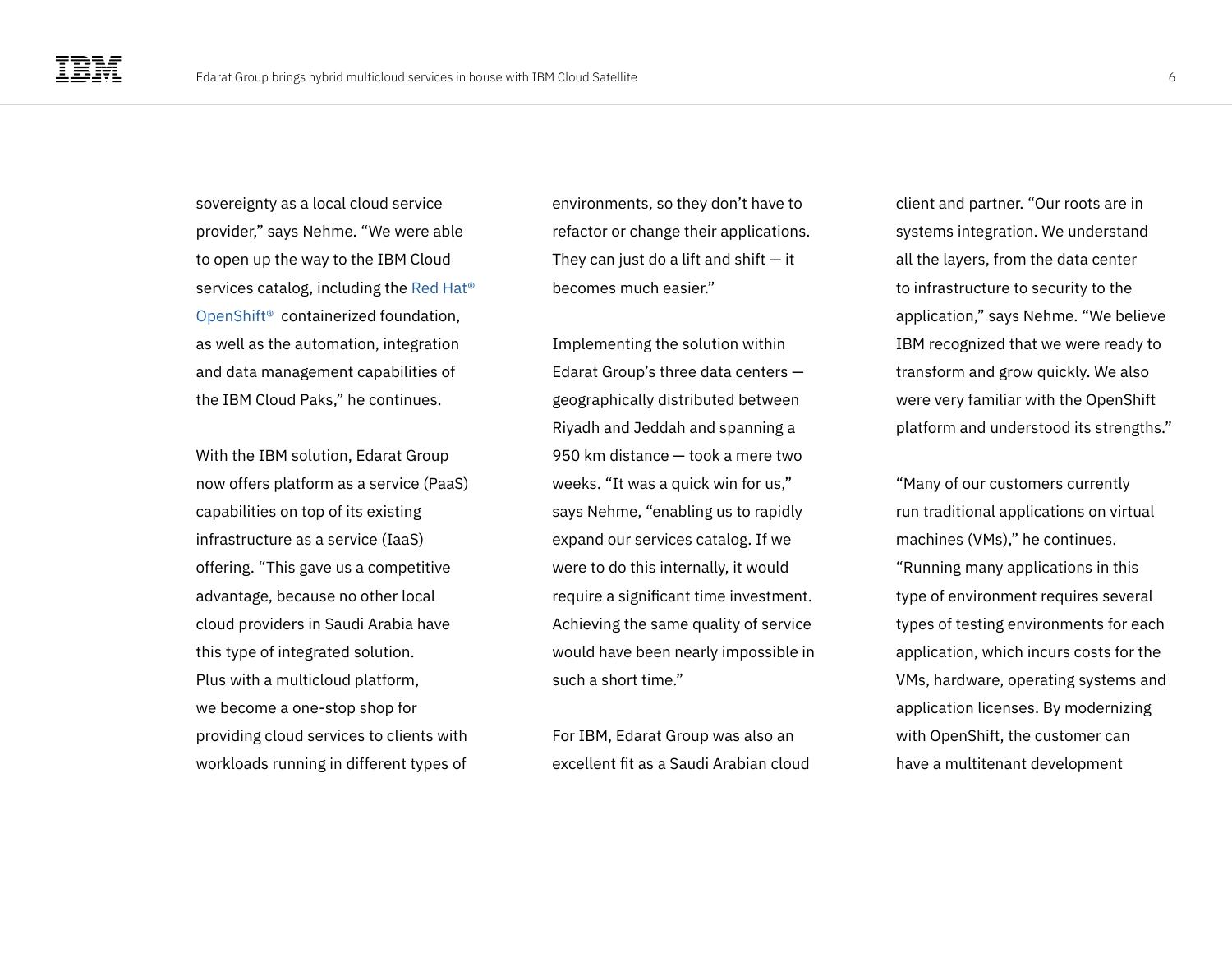environment all in a single OpenShift cluster. Customers save on hardware, software and operating systems, because they only have one operating system instead of potentially dozens."

Customers also benefit from autoscaling capabilities. In a traditional setup, servers are sized based on the maximum load during peak times. With Red Hat OpenShift containerization, customers pay based on how much they consume, automatically scaling resources up and down to accommodate peak and low times. Customers also have a lot of agility in terms of deploying and rolling out changes quickly into production in a safe manner.

"If we were to do this internally, it would require a significant time investment. Achieving the same quality of service would have been nearly impossible in such a short time."

**Jihad Nehme**, Principal Consultant, Head of Cloud Services, Edarat Group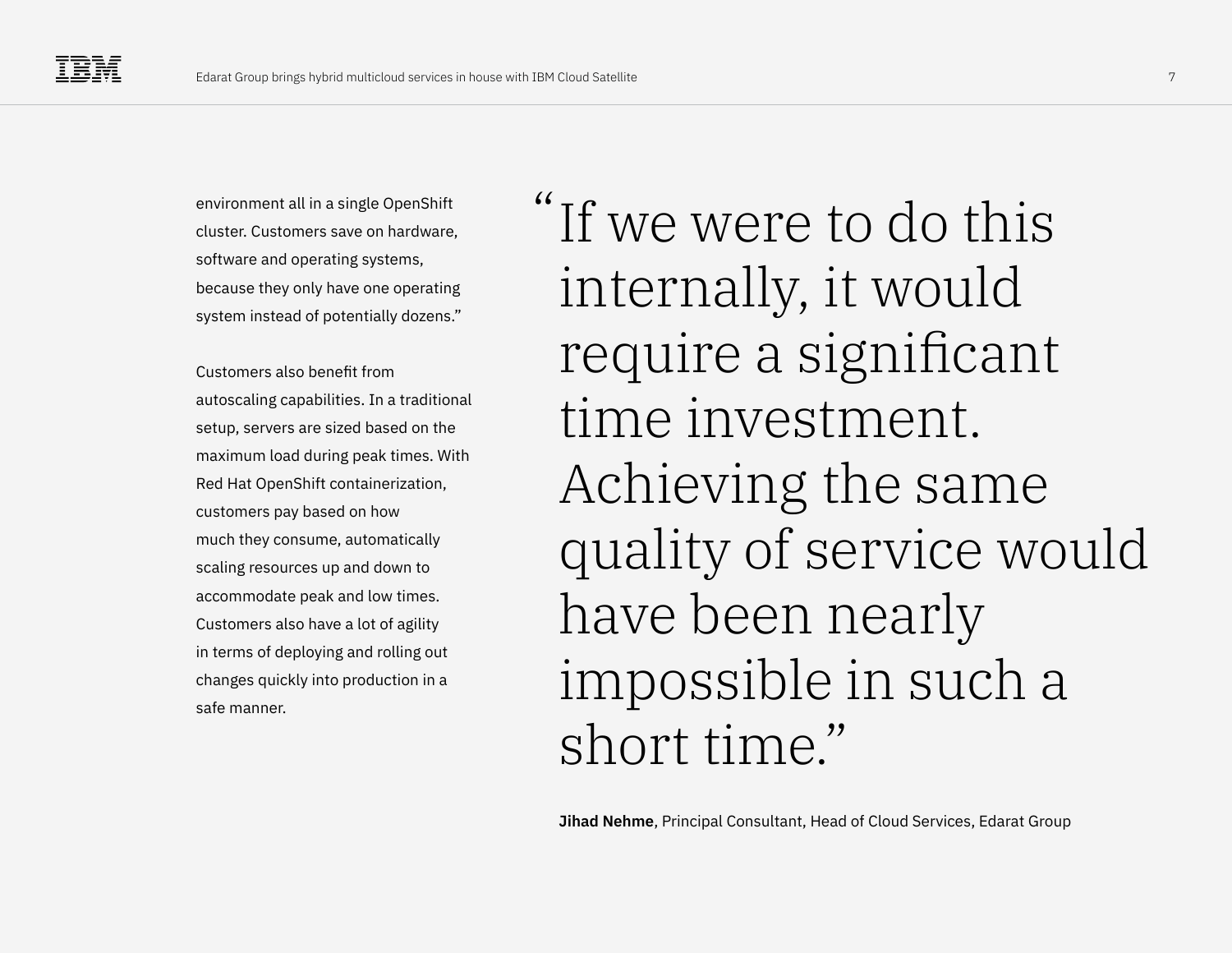### Partnering for the win-win

Moving forward, Edarat Group anticipates IBM Cloud Satellite will help open the way for the company's customers to undergo their own digital transformations and spur new ways of doing business. Currently two customers have completed successful proofs of concept (POCs) and are poised to begin using the solution. And there are many other opportunities on the horizon.

One such opportunity is in digital banking. "This is an area that is really picking up in Saudi Arabia," says Nehme. "We recently did a POC for

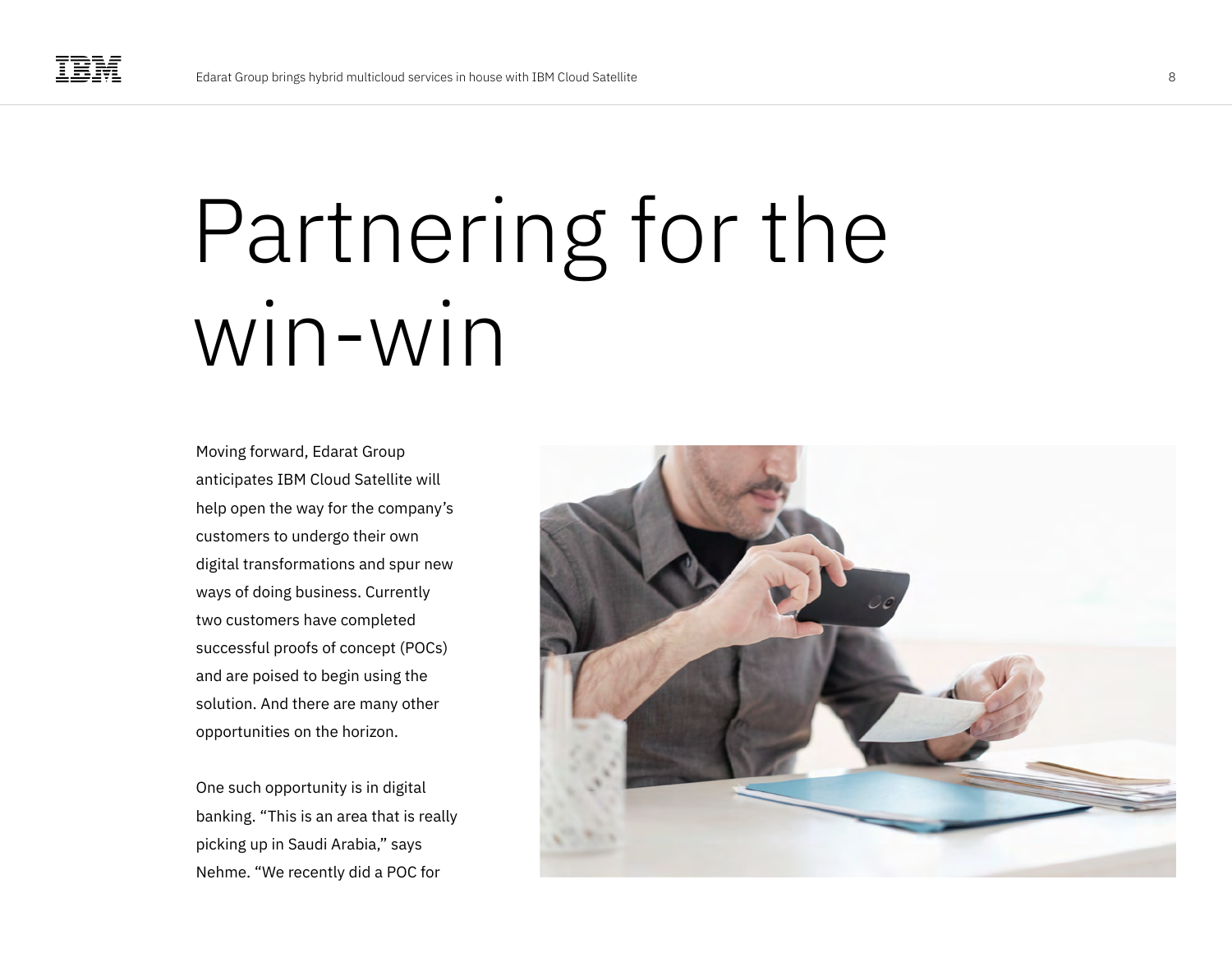a bank and were able to demonstrate how containers as a service works. It's a fully managed platform as a service using OpenShift." Edarat Group also was able to demonstrate the potential benefits of IBM Cloud Pak® technology as well as IBM AI solutions.

The company is working on a "bank in a box" solution for small banks that want to enter the digital banking market. To that end, Edarat Group is mapping the capabilities digital banks require to its own and packaging relevant IBM Cloud® services to provide them as a service in a timely and cost-effective way.

"But it's not just digital banking," says Nehme. "IBM is a pillar in the financial sector. Many larger banks already use IBM Cloud Paks and other IBM services. With IBM Cloud Satellite, they can

offload those workloads from their onpremises data centers to the cloud."

The company also foresees the possibility of working with the government on its plan to develop an IaaS offering, ultimately expanding it to PaaS and eventually software as a service (SaaS) — capabilities currently only possible in Saudi Arabia through the IBM Cloud Satellite partnership.

Even some smaller, non-regulated businesses can benefit from the solution. In Saudi Arabia, no other provider offers cloud-native managed platform services. With the Edarat Cloud solution, an online food ordering or ride-sharing application, for example, could access IBM Cloud services to run the cloud-native application locally.

The teamwork between Edarat Group and IBM doesn't stop with its joint offerings. Edarat Group is slated to become a publicly traded company on the Saudi Arabian Stock Exchange in 2022. Throughout the approval process in 2021, IBM assisted the company in meeting the application requirements and building a winning case.

That collaboration has been a win-win for the two companies — and for their future partnership. "It's a good fit. With IBM Cloud Satellite, EdaratCloud has become a local CSP with international capabilities," concludes Nehme. "This is something I always emphasize because it is really what the partnership has led to. And this is the major differentiator among all providers in Saudi Arabia."